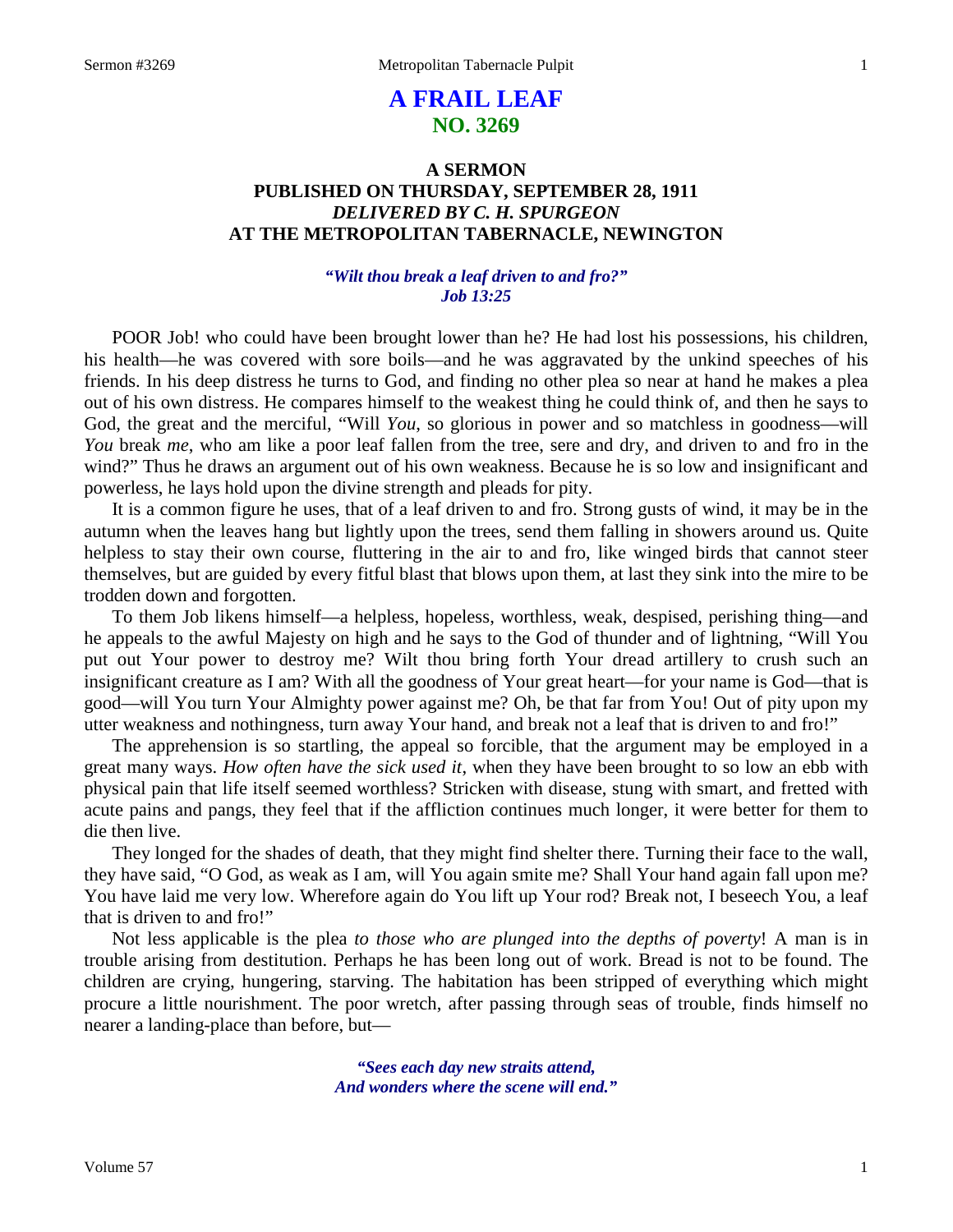Passing through the streets he is hardly able to keep his feet from the pavement or his skin from the cold, by reason of his tattered garments. Homeless and friendless, like a leaf that is driven to and fro, he say, "O God! Will You continue this much longer? Will You not be pleased to stop Your rough wind, mitigate the sharpness of the winter, ease my adversity, and give me peace?"

So, too, *with those who are in trouble through bereavement*. One child has been taken away and then another. The shafts of death flew twice. Then came sickness with threatening omen upon one that was still nearer and dearer. Still did not the desolation stay its gloomy portents. It seemed at length as though the widow would be bereft of her last and only child, and then she cried, "O God! I am already broken. My heart is like a ploughed field—cross-ploughed—till my soul is ready to despair! Will You utterly break me? Will You spare me no consolations, no props for my old age? Must I be altogether driven away before the whirlwind and find no rest?"

Perhaps it is even more harassing in cases of *mental distress* for, after all, the sharpest pangs we feel are not those of the body, nor those of the estate, but those of the mind. When the iron enters into the soul, the rust thereof is poison. "The spirit of a man will sustain his infirmity, but a wounded spirit who can bear?" You may be surrounded with all the comforts of life and yet be in wretchedness more gloomy than death if the spirits are depressed. You may have no outward cause whatever for sorrow and yet if the mind be dejected, the brightest sunshine will not relieve your gloom.

At such a time, you may be vexed with cares, haunted with dreams, and scared with thoughts which distract you. You fear that your sins are not pardoned, that your past transgressions are all brought to remembrance, and that punishment is being meted out to you in full measure. The threats rise up out of God's book and seem to lift sharp swords in their hands with which to smite you.

Time is dreadful to you, because you know it is hurrying you to eternity—and the thought of eternity stings as does an adder, because you measure the future reckoning by the present distress. At such a time, when you are faint with longing, ready to despair, and driven to the verge of madness, I can imagine your crying out, "O Lord God of mercy, I am as a leaf that is driven to and fro—will You quite break me and utterly destroy me? Have compassion, and show Your favor to Your poor broken creature!"

Many a child of God may have used this, and if he has not used it yet, he may still use it. There are times when all our evidences get clouded and all our joys are fled. Though we may still cling to the cross, yet it is with a desperate grasp. God brings our sins to remembrance till our bones, as David puts it, "are sore broken by reason of our iniquity."

Then it is that, all broken, we can turn to the Strong for strength and use the plea of the text, "Wilt thou break a leaf driven to and fro?" and we shall get for our answer these comforting words, "A bruised reed he will not break, and smoking flax he will not quench."

# **I.** THE PLEA IS SUCH AS ARISES FROM INWARD CONSCIOUSNESS.

What plea is more powerful to ourselves than that which we draw from ourselves? A man may not be sure of aught that is without him, for eyes and ears may deceive—but he is always pretty wellassured of anything within him, for that which he perceives in his own consciousness he is very tenacious about.

Now, in this case, *Job was quite certain about his own weakness.* How could he doubt *that*? He looked upon his poor body covered with sores, he looked upon his friends who had perplexed and vexed him so much, and he felt that he was, indeed, just like a sere leaf. I do trust that many of us have been brought by God the Holy Spirit into such a humble frame of mind as to feel that, in a certain sense, this is true of us.

O God, if we know ourselves right, we are all like withered leaves. We once thought ourselves fresh and green—we reckoned that we were as good as others, we made a fine and verdant profession—but lo! You have been pleased to deal with us and all the fresh verdure of what we thought to be our piety the natural piety which we thought we possessed—has faded and withered, and now we are convinced that we are altogether as an unclean thing, and that all our righteousnesses are as filthy rags. Nay, the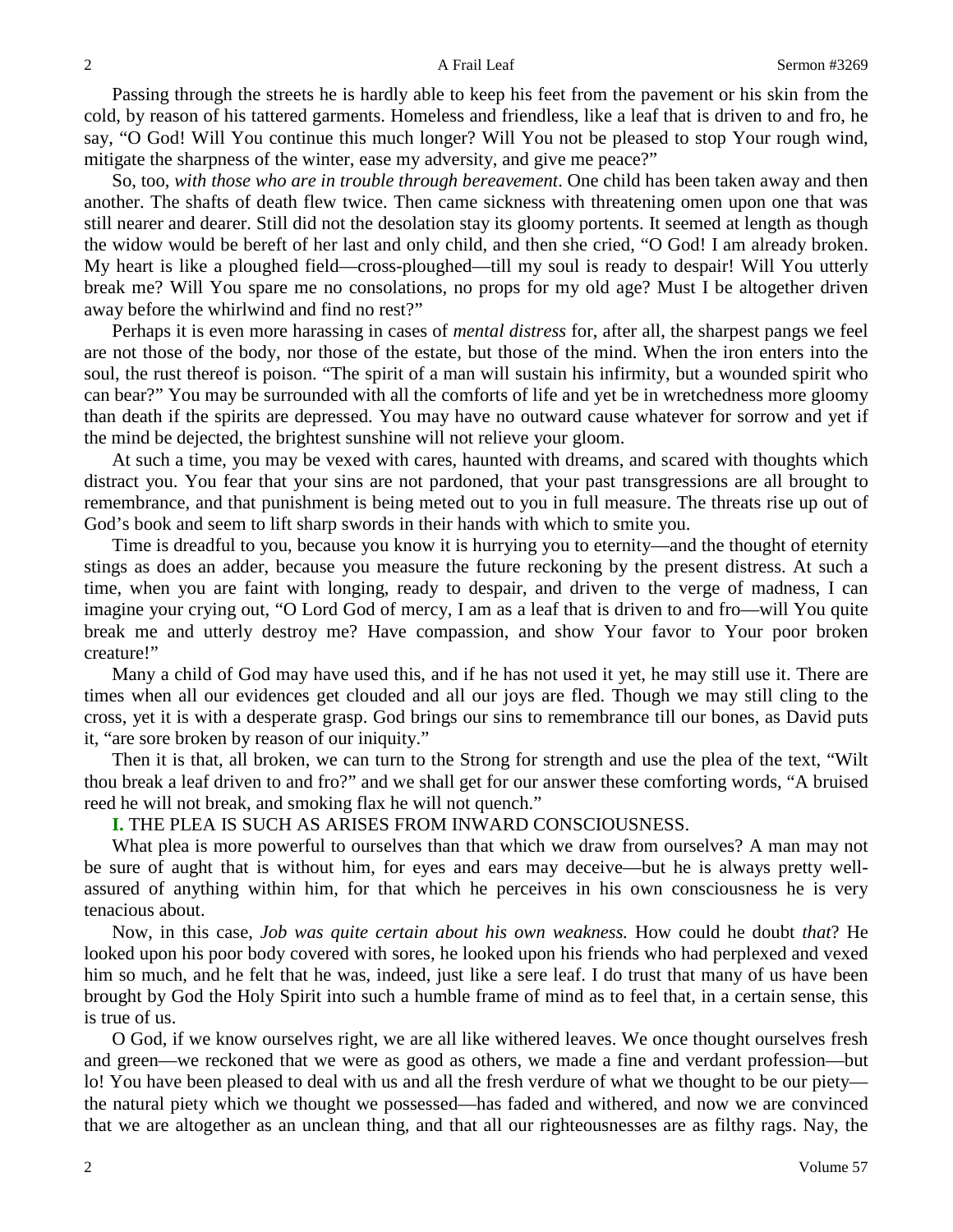hope that we clung to, as the leaf clings to the tree, we have had to give up. We are blown away from that.

We were once upon the tree of good works—we seemed as if we had life and would always be happy there, but the winds have taken us away and we cannot hold on to our frail hope. We once thought that we could do everything—we now perceive that without Christ we can do nothing. We are cast forth as a branch separated from the vine—we are withered. What can a leaf do? What power has it to resist the wind? Just so we feel now—we can do nothing—even the sin that dwells in us, like the wind, carries us away and we are like the leaf in the wind, subject to its power.

O my brethren, what a great blessing it is to be made to know our own weakness. To empty the sinner of his folly, his vanity, and conceit is no easy matter. Christ can easily fill him with wisdom and prudence, but to get him empty—this is the work. This is the difficulty. To make a man know that he is in himself utterly lost, ruined, and undone—this is the Spirit of God's own work.

We ministers cannot make a man see that, however diligently we may point it out. Only the Spirit of God can enlighten the heart to discern it and yet, until a man does see it, he cannot enter into the kingdom of heaven, for there are none within the pearly gates who were not once brokenhearted sinners. Who could possibly come there and sing, "Unto him who loved us, and washed us from our sins in his own blood," but those who once said, "Pardon my iniquity, for it is great"?

While it is a confession of weakness, it is also *an acknowledgment of God's power to push that weakness to a direful conclusion*. "Wilt thou break me?" says the text—"Lord, You can do it. In one minute You could take away hope from every one of us now in this house of prayer." Some there are who are in the house of doom, where prayer can never be answered, and where mercy's proclamation can never be heard. God could break us. It is an easy thing for Him to destroy. And more, He is not only able, but He has the right to do it if He wills, for we are such worthless creatures through our disobedience, that we may say, in the words of the hymn—

### *"If my soul were sent to hell, Your righteous law approves it well."*

When we feel this, then let us make a proper use of our own consciousness, not to despond and faint, but to arise and go to our Father, so we shall come to God and say, "You can destroy me. You may destroy me justly and I cannot resist You. I cannot save myself from Your vengeance, nor can I merit anything at Your hand. I am as weak as water and altogether as perishing a thing as a poor withered leaf—but will You destroy me? I plead for pity. Oh! have pity upon me! O God, let Your heart yearn towards me and show me Your great compassion! I have heard that You delight in mercy and as Benhadad of old, with the rope about his neck, sent in unto the king, and confessed that he deserved to die, so do I confess. And as the king forgave him, even so do You with me—a guilty culprit trembling in Your presence!

# *"Show pity, Lord. O Lord, forgive. Let a repenting rebel live."*

# **II.** This is also A VERY PITIFUL PLEA.

Though there is weakness, yet there is also power, for weakness is, for the most part, a prevalent plea with those who are strong and good. you could not see on your road home tonight a poor fainting woman, and pass her by, I trust. You could not have brought in before your presence a half-starved child, that could not drag its weary limbs along, without feeling that you must give relief. The mere sight of weakness draws pity.

As a certain town was being sacked, one of the rough soldiery is said to have spared a little child, because it said, "Please, sir, don't kill me, I am so little." The rough warrior felt the urgency of the plea. You may yourselves plead thus with God. "O God, do not destroy me! I deserve it, but oh, I am so little! Turn Your power upon some greater thing and let Your heart move with compassion towards me!"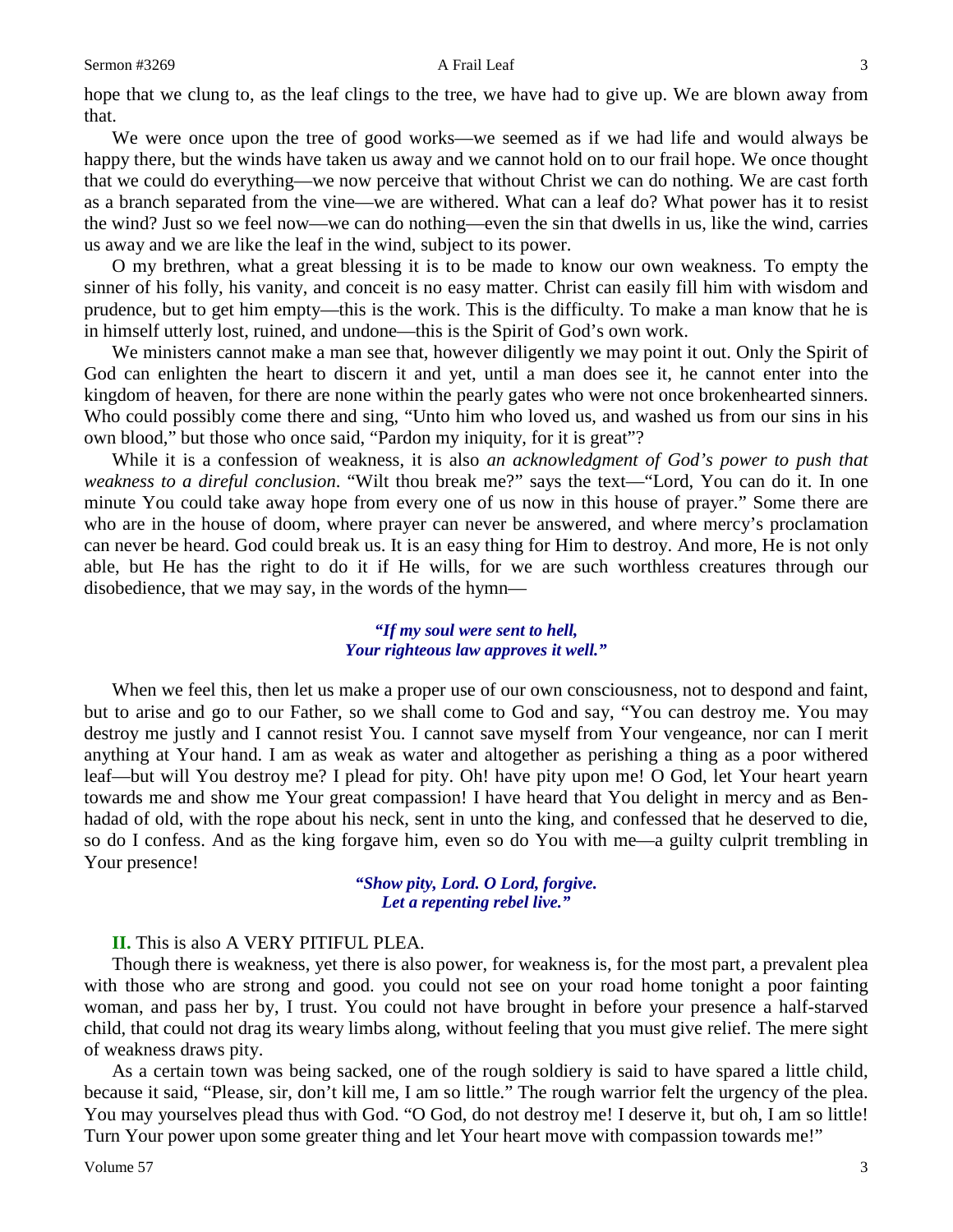The plea gathers force *when the weakness is confessed*. If a man shall have done you some wrong and shall come and acknowledge it, and bow down before you and confess it, why, then, you feel that you cannot take him by the throat, but you say, "Rise, I have forgiven you!" When weakness appeals to strength for protection and confession of guilt is relied on as an argument for mercy, those who are good and strong are pretty sure to be moved with compassion.

But best of all, going from the positive to the comparative, and from the comparative to the superlative, *how a confession of weakness touches your heart when it comes from your own child.* If your child has been chastised, and has confessed his wrong, and pleads with you, how you stay your hand!

Or if the child be sick and something be done to it which pains it, if while the operation is being performed he should look you in the face, and say, "Father, spare your child. I can bear no more!" you have already felt more than you can make him feel, forthwith your own tears blind you and you stay your hand. "Like as a father pitieth his children, even so the LORD pitieth them that fear him." If you have faith to bring your weakness before God with the sense of a child towards Him, you surely must prevail.

Come, them, you timid trembling children of your Father who is in heaven, use this plea—"Wilt thou break a leaf that is driven to and fro?"

### **III.** This PLEA IS RIGHTLY ADDRESSED.

*It is addressed to God*. As I thought it over, it seemed to me as if I could use it with reference to each Person of the Blessed Trinity in Unity. Looking up *to the great Father of our spirits*, from whom every good and perfect gift comes down, it seemed to me that out of weakness I could say to Him, "Will *You*, whose name is Father, will *You* break a leaf that is driven to and fro? You are the God that made us will *You* utterly destroy the earthen vessel which You have fashioned on Your wheel? Your name is 'Preserver of men.' Will *You* annihilate us and break us into shivers? Have You not revealed Yourself as delighting in mercy? Are You not the 'Lord God, merciful and gracious, passing by iniquity, transgression, and sin'? Have You not said, ' Come, now, and let us reason together; though your sins be as scarlet they shall be as white as snow; though they be red like crimson, they shall be as wool'? O God, the Father of heaven, will *You* break a leaf that is driven to and fro?"

And then, I thought I could address myself to the *blessed Son of God*, who is also our brother in human flesh, and say to Him, "Wilt *You* break—O *You* 'faithful High Priest touched with a feeling of our infirmities'—'bone of our bone, and flesh of our flesh'—Brother of our soul, by whose stripes we are healed—will *You* break a leaf that is driven to and fro? Nay, by Your thorn-crowned head and Your bloody sweat, by Your cross and passion, by Your wounds and by Your death-cry, You cannot, will not, be unmerciful and unkind. Surely, they who in confidence turn to You and lay hold upon You, shall find that Your strength shall be ready to help—for though Your arm be strong to smite—it is no less strong to save."

Again, it comes across me sweetly, "O blessed *Spirit*! Could *You* break a leaf that is driven to and fro? You are no eagle—You did descend on Christ in Jordan as a dove—your influences are soft and soothing. Your name is 'The Comforter.' You take of the things of Christ, not to blast us, but to bless us therewith. You are not a destroying Spirit, but a quickening Spirit, not a terrifying but an enlivening Spirit—will *You* break a leaf that is driven to and fro?"

Yea, I address You, *Thou Triune God*, You who are so full of mercy, and love, and grace, and truth, that those who have known You best have been compelled to say, 'Oh, how great is thy goodness which thou hast laid up for them that fear thee! Oh, the depths of thy lovingkindness!' is it possible that *You* can cast away a poor, broken-hearted trembler, a poor, fearing, doubting one, who would fain be saved, but who trembles lest he should be cast away?"

**IV.** THIS PLEA IS BACKED UP BY MANY CASES OF SUCCESS.

We will not give many, for we have not time, but there is one case which we will mention. There was a woman whose life was exceedingly sorrowful. She was an Eastern wife and her husband had been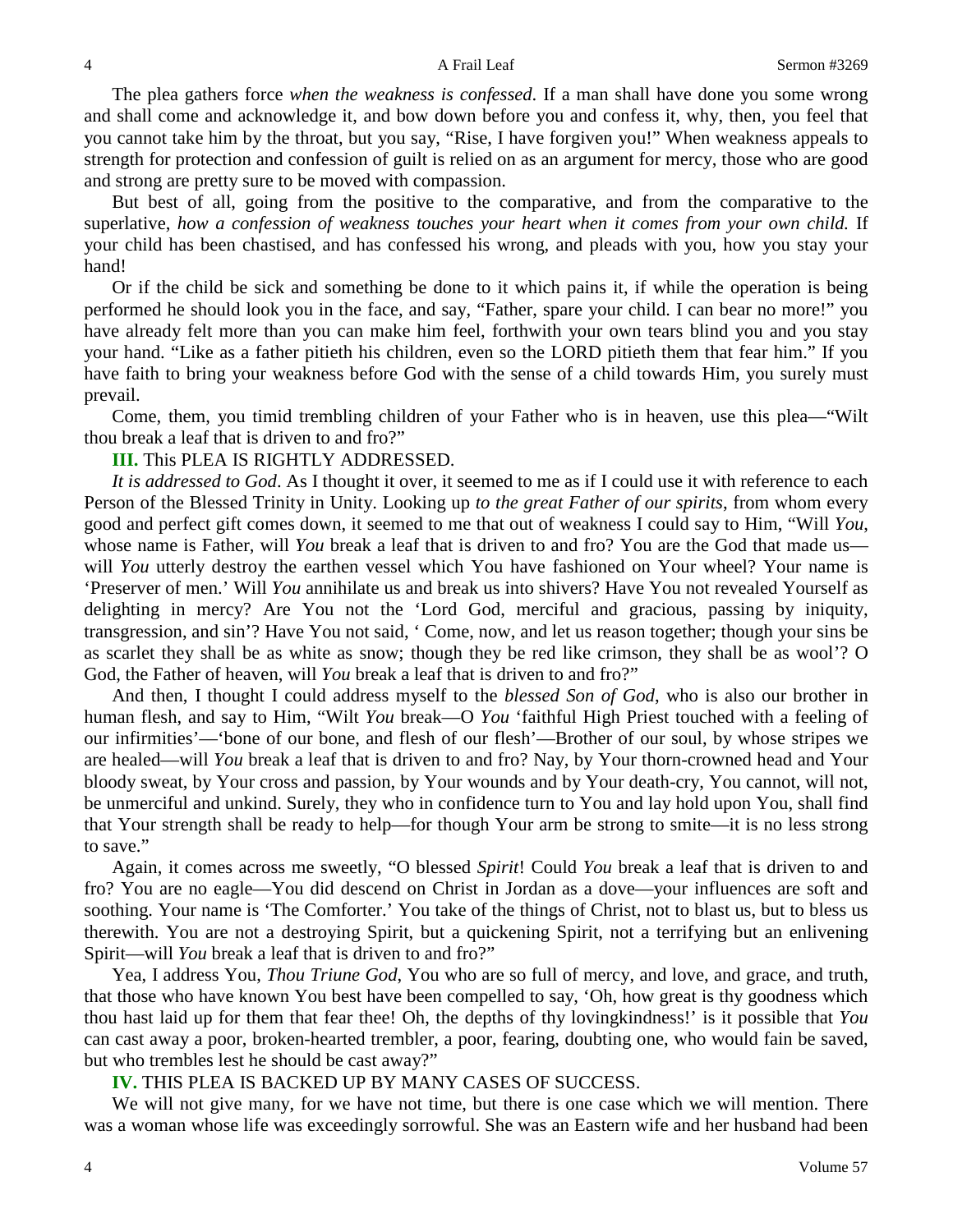foolish enough to have a second mistress in the house. The woman of whom we speak, a holy woman, a woman of refined and delicate mind, a poetess, indeed, of no mean order—this poor woman, having no children, was the constant butt of her rival, whose sneering spiteful remarks chaffed and chafed her.

Her adversary, it is said, "vexed her sore to make her afraid." Though her husband was exceedingly kind to her, yet as with a sword that cut her bones did she continually go. She was a woman of a sorrowful spirit, her spirit being broken. Still, "she feared the LORD exceedingly," and she went up to God's house, and it was in God's house that she received, what was to her, perhaps, the greatest blow of her life.

If it was from her rival that she received the harshest word, it was from the High Priest of God that she received this hardest blow. As she stood there praying, using no vocal sound, but her lips moving, the High Priest—an easy-going soul, who had brought his own family to ruin by his slackness—little knowing her grief, told her that she was drunken. Being a woman to whom the thought of such a sin was as bitter as gall, it must have smitten her as with the chill blast of death, that God's priest had said she was drunken.

But as you will all remember, the Lord did not break the leaf that was driven to and fro. There came to her a comfortable promise. Ere long that woman stood there to sing. The mercy of God had made the barren woman to rejoice and to be the joyful mother of children. The song of the Virgin Mary was modeled after the song of Hannah—that memorable poem in which she sang of the Lord who had filled the hungry with good things, while the rich He had sent away empty. In that case the Lord did not break the leaf that was driven to and fro.

In after years—to take an example of another kind—there was a king who had sinned desperately, slaying God's servants with both hands. But he was taken captive by a powerful monarch and thrown into prison—such an noisome prison that he was among thorns—in mental as well as in material darkness. Then, troubled in spirit, tossed to and fro, and without power to help himself, Manasseh sought the Lord and he found the Lord—he prayed unto the Lord and the Lord heard him. Out of the low dungeon He did not break the leaf that was driven to and fro.

Take a later case, in our Savior's time. The picture of those proud Pharisees hurrying into our Savior's presence a poor fallen woman is even now in your mind's eye. Yes, sirs, she was taken in adultery. There was no doubt of it. She was "taken in the very act," and there she stands—nay, she kneels—all covered with blushes—before the man who is asked to judge her.

And you remember His words? He never said a word to excuse her guilt—the Savior could not and would not condone her shame. Nor would He, on the other hand, lend Himself to crush the woman who had sinned, but He said—"Where are those thine accusers? Go and sin no more!"

Let His words come unto you, poor leaf, driven to and fro! Oh, if there should be such a leaf as that driven here tonight, driven in, perhaps, by stress of weather! Men despise you—from your own sex you get faint pity—but Jesus, when you appeal to Him, will not break such a leaf that is driven to and fro!

Shall I tell another story of the woman who came behind the Master in the press and stole a cure by touching His garment? She thought she should receive a curse, but He said—"Be thou of good cheer; thy faith hath made thee whole; go in peace." It was poor faith—it was very much like unbelief, but yet it was rewarded with a rich acceptance, for He will not break a leaf that is driven to and fro.

**V.** Once more, my text is A FAINT PLEA WHICH INVITES FULL SUCCOR.

"Wilt thou break a leaf that is driven to and fro?" O Job! there is much wrapped up in what you have said.

He meant this—"Instead of breaking it, You will spare it. You will gather it up, You will give it life again." It is like that text, "A bruised reed he will not break." Oh, it means more than that—it means that He will heal its bruises. "A smoking flax he will not quench." That is good, but it means more. It means that He will stoop down to it and with His soft breath He will blow that smoking flax into a flame—He will not let it go out. He will preserve its heat and make something more of it.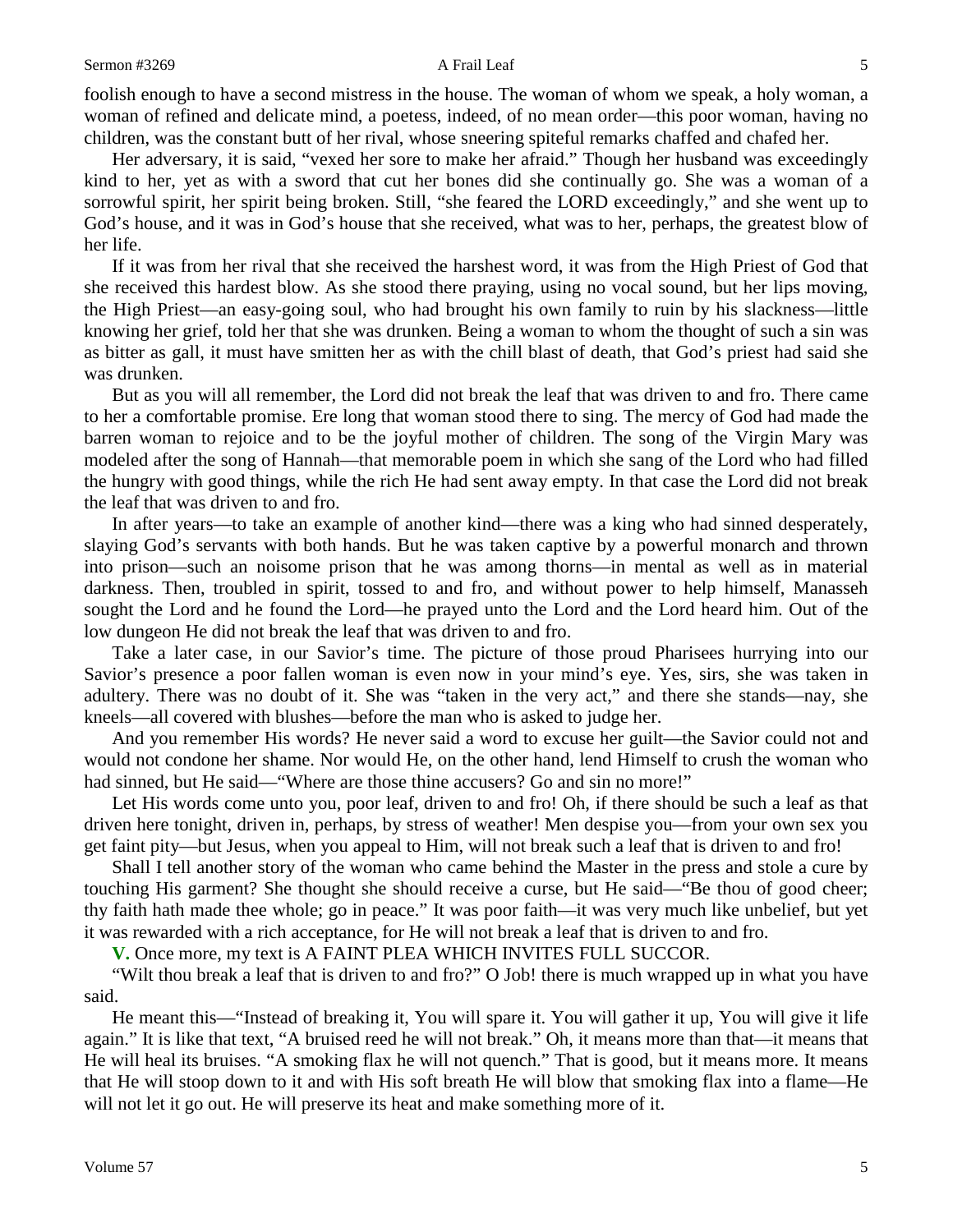O you who are brought to the very lowest of weakness! use that weakness in pleading with God, and He will return unto you with such a fullness of blessing that you shall receive the pardon of sin. You shall be accepted through the righteousness of Christ. You shall be dear to the heart of God. You shall be filled with His Spirit and you shall be blessed with all the fullness of God.

My Lord is such a One that if a beggar asks a penny of Him, He gives him gold, and if you ask only for the pardon of sins, He will give you all the covenant blessings which He has been pleased so bounteously to provide for the necessities of His people. Come, poor guilty one—needy, helpless, broken and bruised—come by faith and let your weakness plead with God through Jesus Christ.

**VI.** WE MAY USE THIS PLEA—MANY OF US WHO HAVE LONG KNOWN THE SAVIOR.

Perhaps our faith has got to be very low. O Lord, will You destroy my little faith? I know there is sin in it. To be so unbelieving as I am is no little crime, but Lord, I thank You that I have any faith. It is weak and trembling, but it is faith of Your own giving. Oh, break not the poor leaf that is driven to and fro!

It may be your hope is not very bright. You cannot see the golden gates, though they are very near. Well, but your hope shall not be destroyed because it is clouded. You can say, "Lord, will You destroy my hope because it is dim?" No, that He will not!

Perhaps you are conscious that you have not been as useful lately as you once were, but you may say, "Lord, will You destroy my usefulness because I have been laid aside, or have not done what I ought to have done in Your service?" Bring your little graces to Christ as the mothers brought their little children, and ask Him to put His hands upon them and to bless them. Bring your mustard seed to Christ and ask Him to make it grow into a tree, and He will do it. But never think that He will destroy you, or that He will destroy the works of His own hand in you.

Oh! that I could so preach as to give the comfort to you which I have felt in my own soul while musing over these words! I wish that some who feel how lost, how empty, and how ruined they are, could now believe in the great and the good heart of my Lord Jesus Christ. Little do they know how glad He will be to save them.

You will be glad to be saved, but He will be more glad to save you. You will be thankful to sit at the feast, but of all that come to the banquet, there is no heart as glad as the heart of the King. When the King came in to see the guests, I know there were gleams of joy in His face which were not to be found in the faces of any of the guests. He has the joy of benevolence.

Perhaps you have sometimes felt a thrill of pleasure when you have done some good to your poor fellow creatures. Now, bethink what must be the joy of Christ, the joy of the Father, and the joy of the Holy Spirit—the joy of doing good to those who do not deserve it, the joy of bestowing favors upon the wicked and the unthankful, the joy of showing that He does good because He is good—not because *you* are good, but because *He* is good.

Thus the Lord God will leap over the mountains of your sins, and your prejudices, and the rivers of your iniquities, that He may come unto you and display the full glory of His lovingkindness and His tender mercy.

Oh! that some might now for the first time be drawn to Jesus, put their trust in Him, and find pardon and peace.

# **EXPOSITION BY C. H. SPURGEON**

### *PSALM 130:1-8 AND 1 JOHN 1:1-10; 2:1-2*

### **Verse 1.** *Out of the depths have I cried unto thee, O LORD.*

The most eminent of God's saints have been in the depths. Wherefore, then, should I murmur if I have to endure trials? What am I that I should be exempt from warfare? How can I expect to win the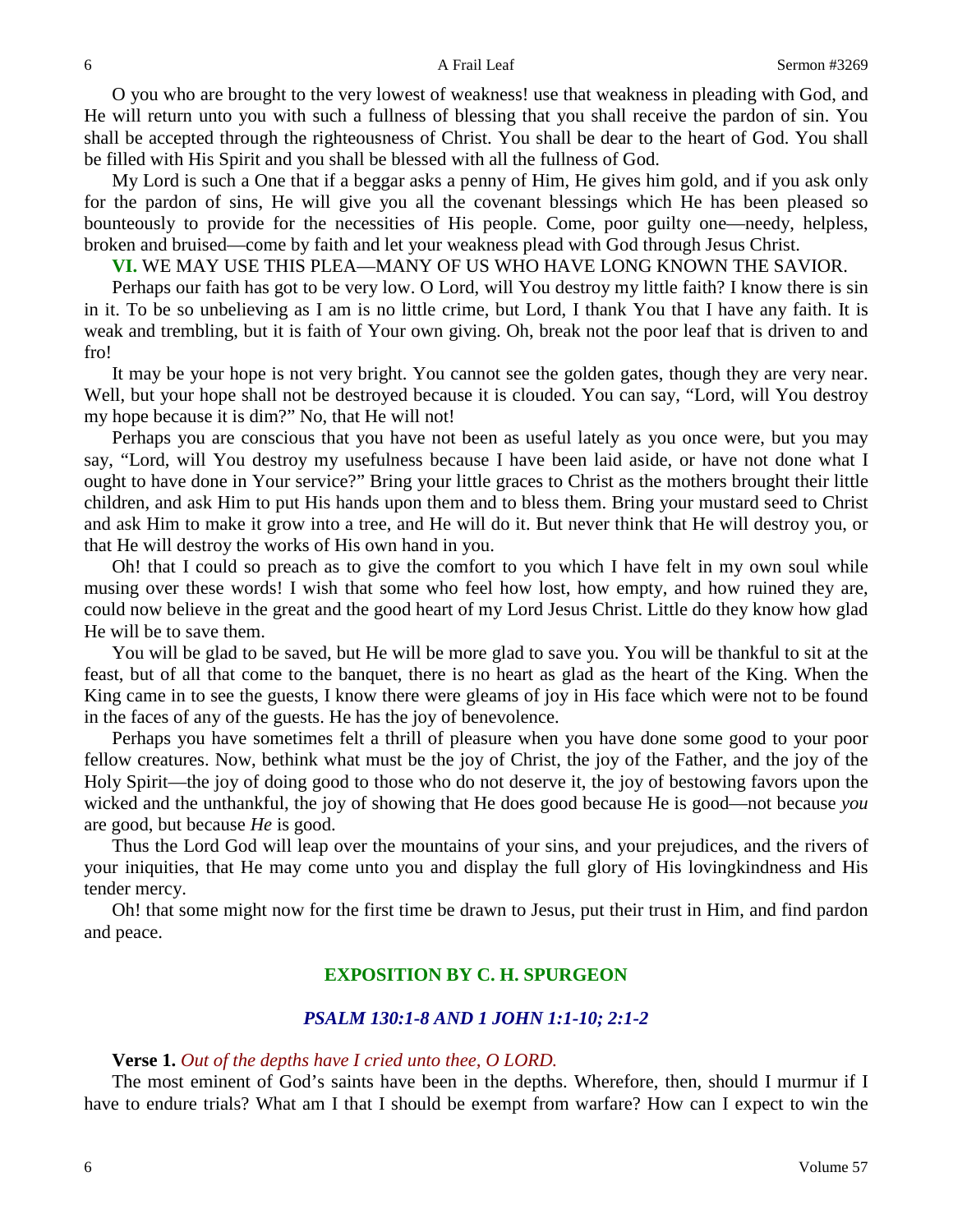crown without first carrying a cross? David saw the depths, and so must you and I. But David learned to cry to God out of the depths.

Learn hence that there is no place so deep but prayer can reach from the bottom of it up to God's ear, and then God's long arm can reach to the bottom and bring us up out of the depth. "Out of the depths have I cried unto thee, O LORD." Do not say, "Out of the depths have I talked to my neighbors and sought consolation from my friends."

> *"Were half the breath* **thus** *vainly spent To heaven in supplication sent, Your cheerful song would oftener be Hear what the Lord hath done for me."*

**2.** *LORD, hear my voice: let thine ears be attentive to the voice of my supplications.* 

Now a main part of prayer must be occupied by confession and the psalmist proceeds, therefore— **3.** *If thou, LORD, shouldest mark iniquities, O Lord, who shall stand.*

That is to say, apart from Christ, if God exercises His justice to its utmost severity, the best of men must fall, for the best of men, being men at the best, are sinners ever at their best estate.

**4.** *But there is forgiveness with thee, that thou mayest be feared.* 

If there were no mercy there would be no love in any human heart, and that would be an end to religion if there were an end to forgiveness. Here let us observe that the best of men dare not stand before an absolute God, that the holiest of God's saints need to be accepted on the footing of a Mediator, and to receive forgiveness of sins.

**5.** *I wait for the LORD, my soul doth wait, and in his word do I hope.* 

There is a waiting of expectancy, we believe that He is about to give us the mercy, and we hold out the hand for it. There is a waiting of resignation, we know not what God may do nor when He may appear, but we wait. Aaron held his peace. 'Tis is a great virtue to wait for God when we know not what He does, but to wait His own explanations, and be content to go without explanations if He does not choose to give them.

**6.** *My soul waiteth for the Lord more than they that watch for the morning: I say, more than they that watch for the morning.* 

And many a mariner has watched for the morning with an awful anxiety, for he could not know where his vessel was until the day should break. Many a weary patient tossed upon the bed of pain has waited for the morning, saying, "Would God it were morning, for then perhaps I might find ease." And you know that sometimes the watchers upon the castle top, who have to be guarding the ramparts against the adversary by night, watch for the morning.

So does David's soul watch. Lord, if I may not have You, permit me to watch for You. Oh! there is some happiness even in waiting for an absent God. I recollect that Rutherford said, "I do not see how I can be unhappy, for if Christ will not love me, if He will but permit me to love Him, and I feel I cannot help doing that—the loving of Him will be heaven enough for me." Waiting for God is sweet, inexpressibly delightful.

> *"To those who call, how kind thou art, how good to those who seek; But what to those who find? Ah! this, nor tongue nor pen can show, The love of Jesus, what it is, none but His loved ones know."*

Happy are they who, having waited patiently, at last behold their God.

**7-8.** *Let Israel hope in the LORD: for with the LORD there is mercy, and with him is plenteous redemption. And he shall redeem Israel from all his iniquities.* 

He shall do this in a double and perfect way—He shall redeem us from the effect of all our iniquities through the atoning sacrifice and from the presence of all iniquity by His sanctifying Spirit. They are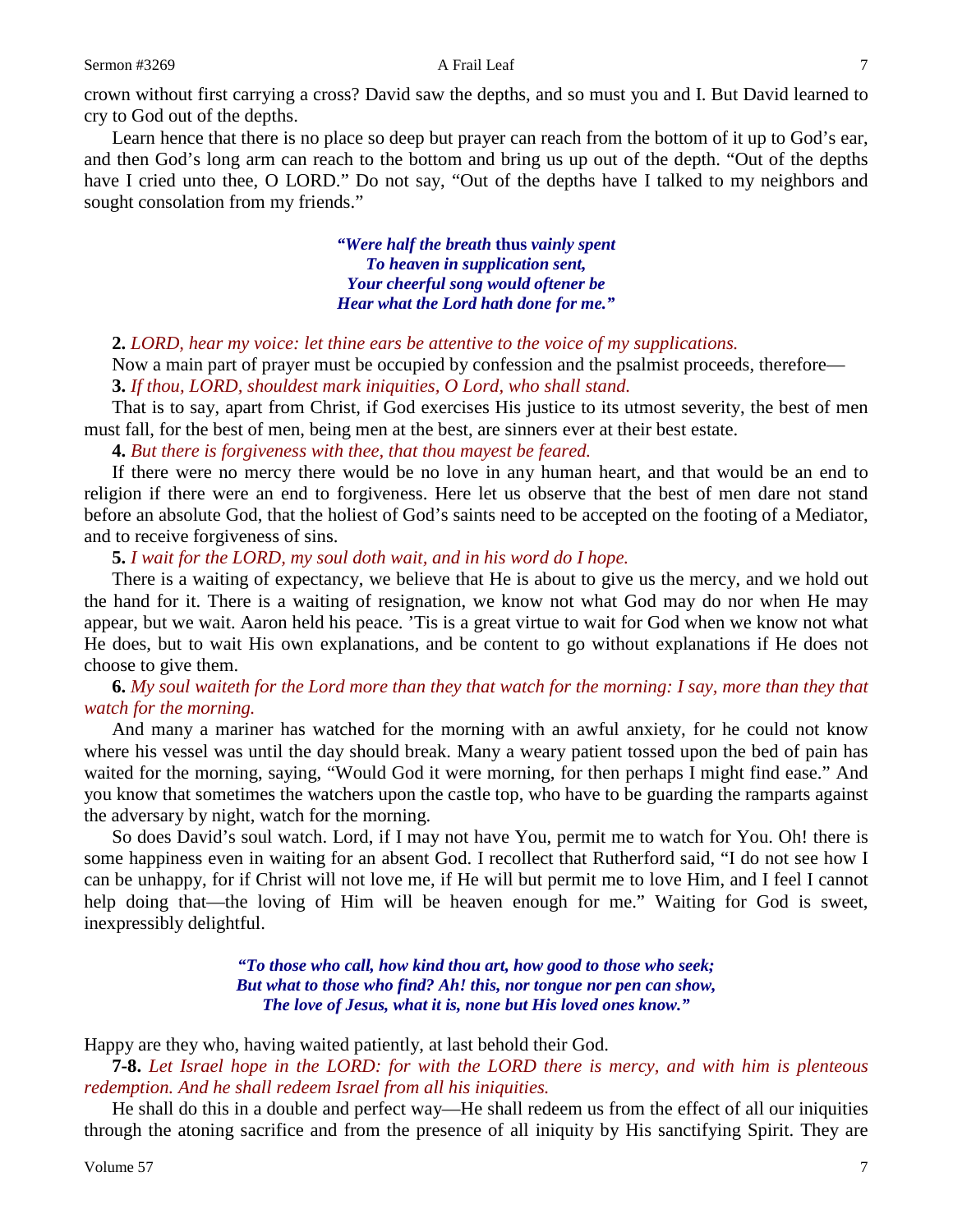without fault before the throne of God. "I will purge their blood that I have not cleansed saith the LORD that dwelleth in Zion." May my soul have a part and lot in this precious promise.

# *1 John 1.* **Verse 1.** *That which was from the beginning, which we have heard, which we have seen with our eyes, which we have looked upon, and our hands have handled, of the Word of life;*

The fact that Christ was really in the flesh, that He was no phantom, no shadow mocking the eyes that looked upon Him, is exceedingly important and hence John—(whose style, by the way, in this epistle is precisely like the style which he uses in his Gospel)—John begins by declaring that Jesus Christ, the Son of God, who in His eternity was from the beginning, was really a substantial man, for he says—"We have heard Him"—hearing is good evidence. "Which we have seen him with our own eyes"—certainly eye-sight is good, clear evidence. "Which we have looked upon"—this is better still, for this imports a deliberate, careful, circumspect gaze.

But still better—"which our hands have handled," for John had leaned his head on Jesus Christ's bosom, and his hands had often met the real flesh and blood of the living Savior. We need have no doubt about the reality of Christ's incarnation when we have these open eyes and hands to give us evidence.

**2.** *(For the life was manifested, and we have seen it, and bear witness, and shew unto you that eternal life which was with the Father, and was manifested unto us;)* 

That same eternal Being who is Very God of Very God, and is worthy to be called essentially Life, was made flesh and dwelt among us, and the apostles could say—"We beheld his glory."

**3.** *That which we have seen and heard declare we unto you—*

See how he does hammer this nail as if he will drive it fast! How he rings this bell that it may toll the death-knell of every doubt!

**3.** *That which we have seen and heard declare we unto you, that ye also may have fellowship with us:*

But John, what is the value of fellowship with you, you and your brethren, a parcel of poor fishermen? Who wants fellowship with you—hooted, despised, mocked, and persecuted in every city who wants fellowship with you?

**3.** *And truly our fellowship is with the Father, and with his Son Jesus Christ.* 

What a leap from the fisherman to the Father's throne, from the poor, despised son of Zebedee up to the King of Kings! Oh, John, we would have fellowship with you now! We will have fellowship with your scorn and spitting, that we may have fellowship with you, and with the Father, and His Son Jesus Christ.

# **4.** *And these things write I unto you that your joy may be full.*

Some Christians have joy, but there are only a few drops in the bottom of their cup. But the Scriptures were written, and more especially the doctrine of an Incarnate God is revealed to us, that our joy may be full. Why, if you have nothing else to make you glad, the fact that Jesus has become brother to you, arrayed in your flesh, should make your joy full.

**5.** *This then is the message which we have heard of him, and declare unto you, that God is light, and in him is no darkness at all.* 

Not *a* light, nor *the* light, though He is both, but that He is light. Scripture uses the term light for knowledge, for purity, for prosperity, for happiness, and for truth. God is light, and then in his usual style, John, who not only tells you a truth, but always guards it, adds—"in whom is no darkness at all."

**6.** *If we say that we have fellowship with him, and walk in darkness, we lie, and do not the truth.*

Mark here, this does not mean walking in the darkness of sorrow, for there are many of God's people that walk in the darkness of doubts and fears, and yet they have fellowship with God. Nay, they sometimes have fellowship with Christ all the better for the darkness of the path along which they walk, but the darkness here meant is the darkness of sin, the darkness of untruthfulness. If I walk in a lie, or walk in sin, and then profess to have fellowship with God, I have lied and do not the truth.

**7.** *But if we walk in the light, as he is in the light,—*